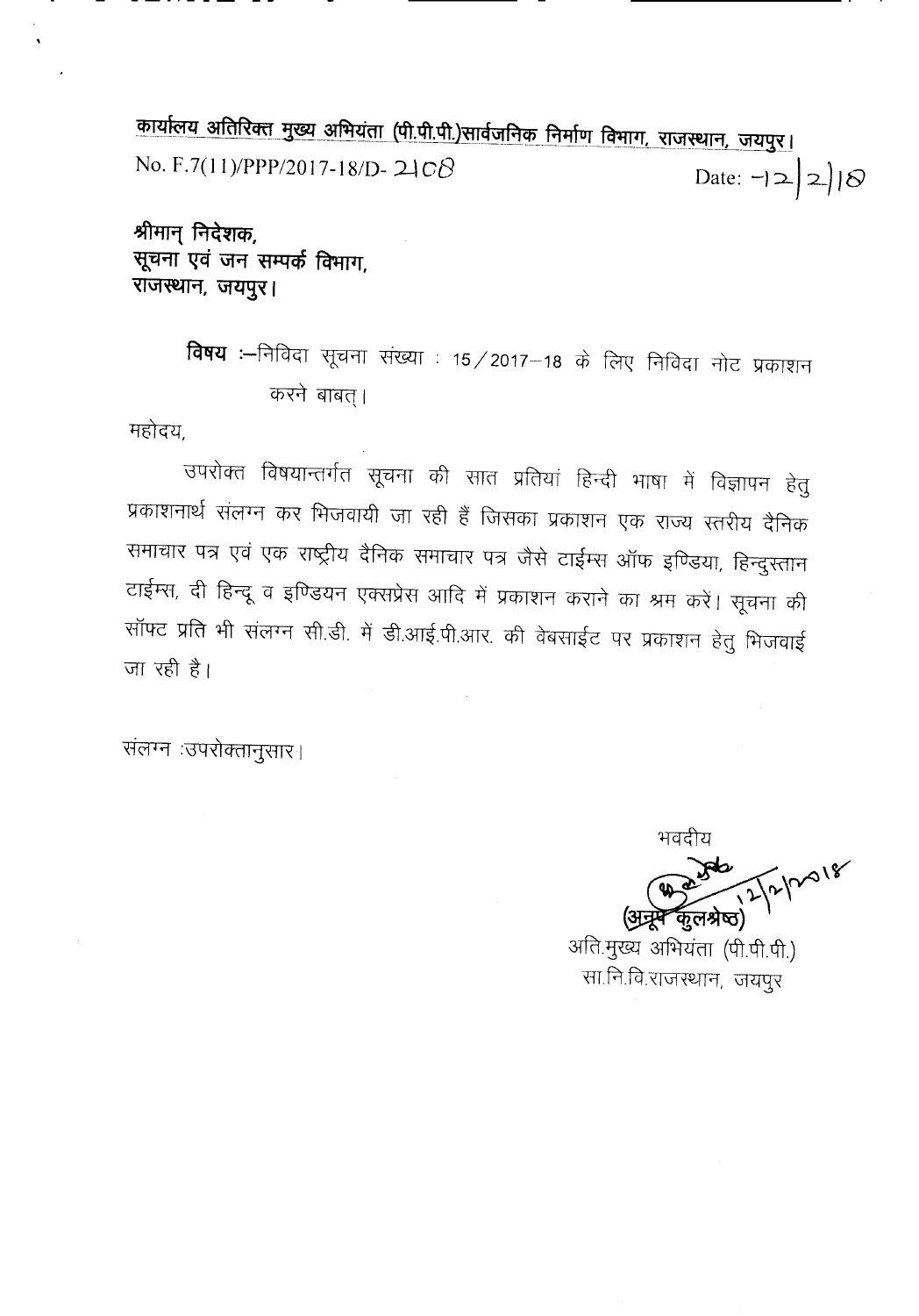### <u>OF THE ADDL. CHIEF ENGINEER (PPP)</u> P. W. D., RAJASTHAN, JAIPUR  $NQ. F.7 (11)/PPP/2017-18/D.$

## NIT No. 15/2017-18

On behalf of Hon'ble Governor of Rajasthan, bids in specified format are invited for Appointment of Safety Consultant for:

> Development, Operation/Maintenance of Hanumangarh to Abohar Section of SH-7A (Upto Punjab Border) on PPP Design, Build, Finance, Operate and Transfer (DBFOT) Toll Basis on VGF Mode in the State of Rajasthan.

Relevant details can be seen on website: http.//sppp.rajasthan.gov.in, http://www.pwd.rajasthan.gov.in & http://eproc.rajasthan.gov.in

 $\sqrt{2} \sqrt{2}$ 

(Anoop Kulshreshtha) Addl. Chief Engineer (PPP), PWD, Rajasthan, Jaipur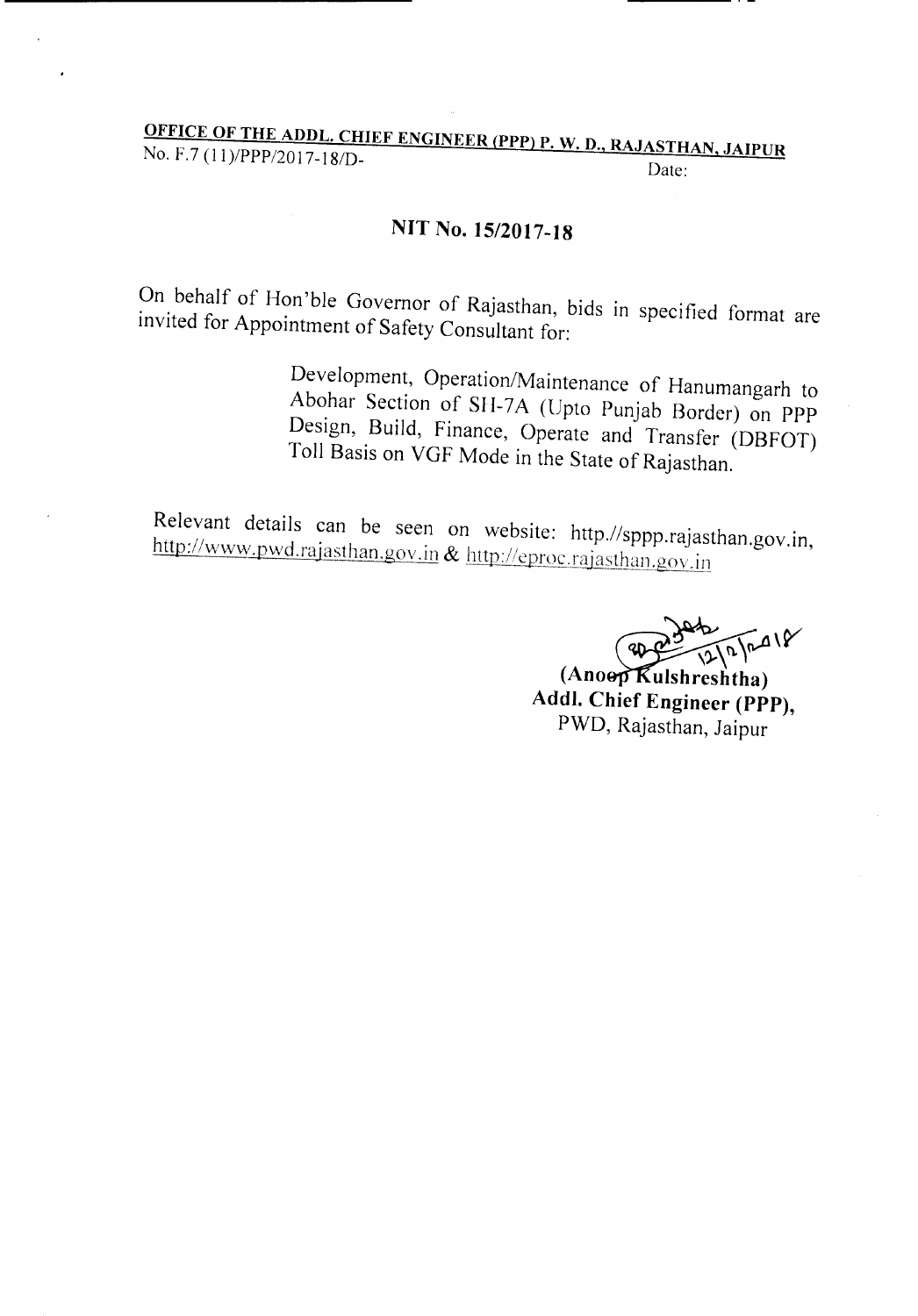# **GOVERNMENT OF RAJASTHAN**

## Public Works Department

#### NIT No. 15/2017-18

Date:

# APPOINTMENT OF SAFETY CONSULTANT

#### FOR

Development, Operation/Maintenance of Hanumangarh to Abohar Section of SH-7A (Upto Punjab Border) on PPP Design, Build, Finance, Operate and Transfer (DBFOT) Toll Basis on VGF Mode in the State of Rajasthan.

Public Works Department, Rajasthan is engaged in development of State Highways entrusted to it by Government of Rajasthan. As part of this endeavour, the Authority has taken up development of some of the State Highways through Public Private Partnership PPP (VGF) Mode.

It is stipulated in the Model Concession Agreements (MCA) of the PPP Projects that the Concessionaire shall develop. implement and administer a surveillance and safety programme for providing a safe environment on or about the Project Highways and/or shall comply with the safety requirements set forth in Schedule 'L' of Model Concession Agreement (MCA) for PPP (VGF) projects.

It is also stipulated in the Model Concession Agreement that PWD shall appoint an experienced and qualified firm or organization as a "Safety Consultant" for carrying out safety audit of the Project Highway in accordance with the safety requirements set forth in Schedule-L for the aforesaid Phases of Project.

It is proposed to appoint a safety consultant for the period commencing from date of start of the development period till one year after the COD of the project.

Only those consultants who have been empanelled by NHAI / MoRTH and do not have any conflict of interest as defined in this RFP are eligible to submit the proposal for the Project.

Applicants are encouraged to submit their respective Proposals after visiting the Project site and ascertaining for themselves the site conditions, traffic, location, surroundings, climate. access to the site etc.

Interested Consultant (empanelled with NHAI/MoRTH) may upload their bid on http://eproc.rajasthan.gov.in as per schedule given below: